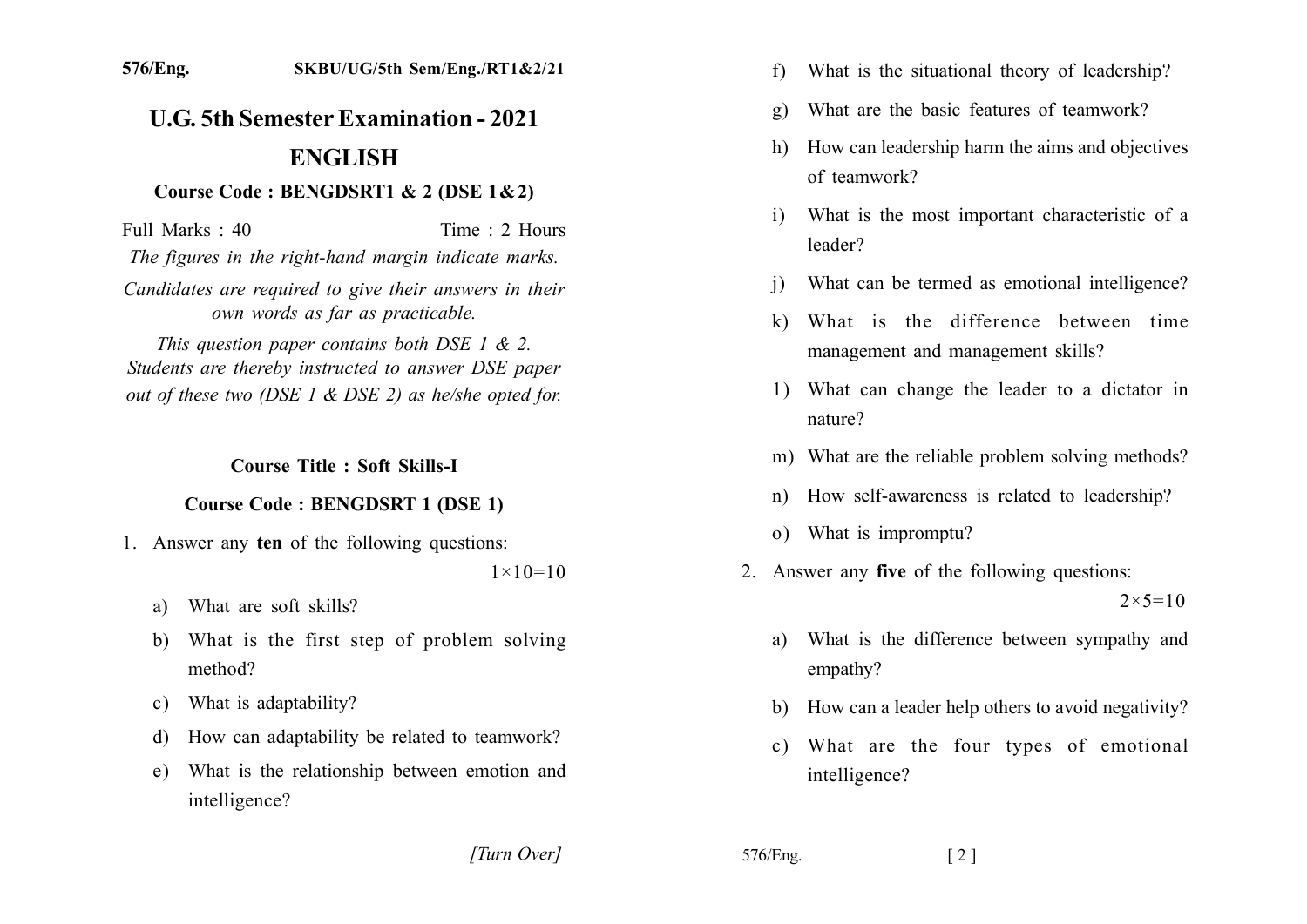- d) What is relationship management?
- Can emotional intelligence be taught to a certain  $e)$  $extent?$
- What are the ways to speed up the learning  $f$ process?
- What is the relationship between adaptability and  $g)$ compromise?
- h) What is the meaning of empowerment?
- 3. Answer any two of the following questions:

 $5 \times 2 = 10$ 

- a) How does effective leadership deal with a toxic environment?
- b) How can teamwork instil hope in others?
- c) How does adaptability become non-negotiable in certain circumstances?
- 4. Answer any one of the following questions:

 $10 \times 1 = 10$ 

- a) Explicate on the characteristics of verbal and non-verbal communication skills
- b) What are the most effective ways of keeping others engaged in teamwork?
- What are the strengths and weaknesses seen in  $c)$ leadership?

 $\begin{bmatrix} 3 \end{bmatrix}$ 

**Course Title : Academic Writing-I** 

# **Course Code: BENGDSRT 2 (DSE 2)**

- 1. Answer any ten of the following questions:  $1 \times 10 = 10$ 
	- The "hero" of the play (the townspeople see him a) as heroic, but he is the focus of the author's satire) introduces himself as a veteran of the war.

Which of the following items is used in the sentence above?

- Parenthesis  $\mathbf{i}$
- ii) Passive voice
- iii) Superlative degree
- iv) Apostrophe
- Statement 1: This work is best known.  $h$ )

Statement 2: This is the best-known work.

Which of the following alternatives is Not correct?

- Statement 1 is correctly punctuated  $\mathbf{i}$
- $\overline{11}$ Statement 2 is correctly punctuated
- iii) Both Statements 1 and 2 are incorrect in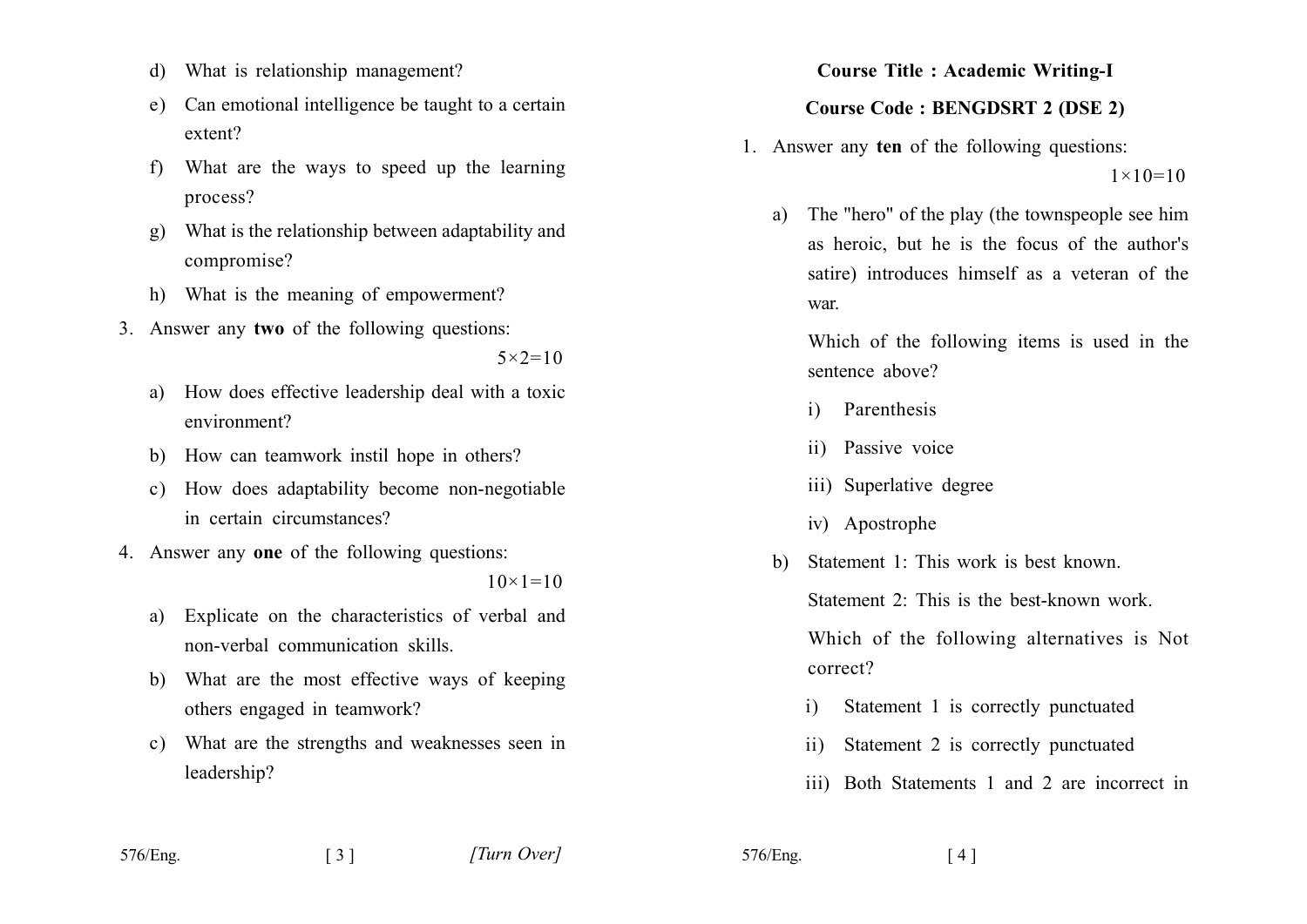terms of the use of the marks of punctuation

- iv) Both Statements 1 and 2 are correct in terms of the use of the marks of punctuation
- c) A semicolon should always be followed by \_\_\_\_\_ space. (Fill in the blank with the correct alternative from the given ones: one/two/three.)
- d) A quotation is indented when it extends to more than lines. (Fill in the blank with the correct alternative from the given ones: one/two/three/ four/five.)
- The usage of three spaced periods inside a quoted  $e)$ text to indicate the deliberate omission of certain  $word(s)$  or  $phrase(s)$  or  $sentence(s)$  is technically known as
	- elision  $i)$
	- ellipsis  $\overline{11}$
	- iii) contraction
	- iv) synaloepha
- Paraphrasing is:  $f$ 
	- summing up of the central ideas of a  $i)$ passage.
	- ii) elaboration of a passage.

 $\lceil 5 \rceil$ 

- iii) making critical remarks on a passage
- iv) restatement of the sense of a passage in other words.
- Academic writing has to be g)
	- Informal and prejudiced  $\overline{1}$
	- ii) Packed with informations
	- iii) Loose and haphazardly structured
	- iv) Formal and unprejudiced
- A research paper is a thorough investigation  $h$ ) based on independent research.
	- $\mathbf{i}$ True
	- ii) False
- At least the poem reads well. (Change the voice)  $\mathbf{i}$
- The project is progressing satisfactorily.  $\overline{1}$ (Rewrite the sentence using 'progress' as noun)
- k) Fill in the blank with the more suitable alternative:

This book is not long. I \_\_\_\_\_ it by lunch time. (will be reading, will have read)

Napoleon was one of the greatest of generals.  $\mathbf{D}$ He is universally acknowledged so.

(Join the sentences by using infinitive)

| 576/Eng |  |
|---------|--|
|---------|--|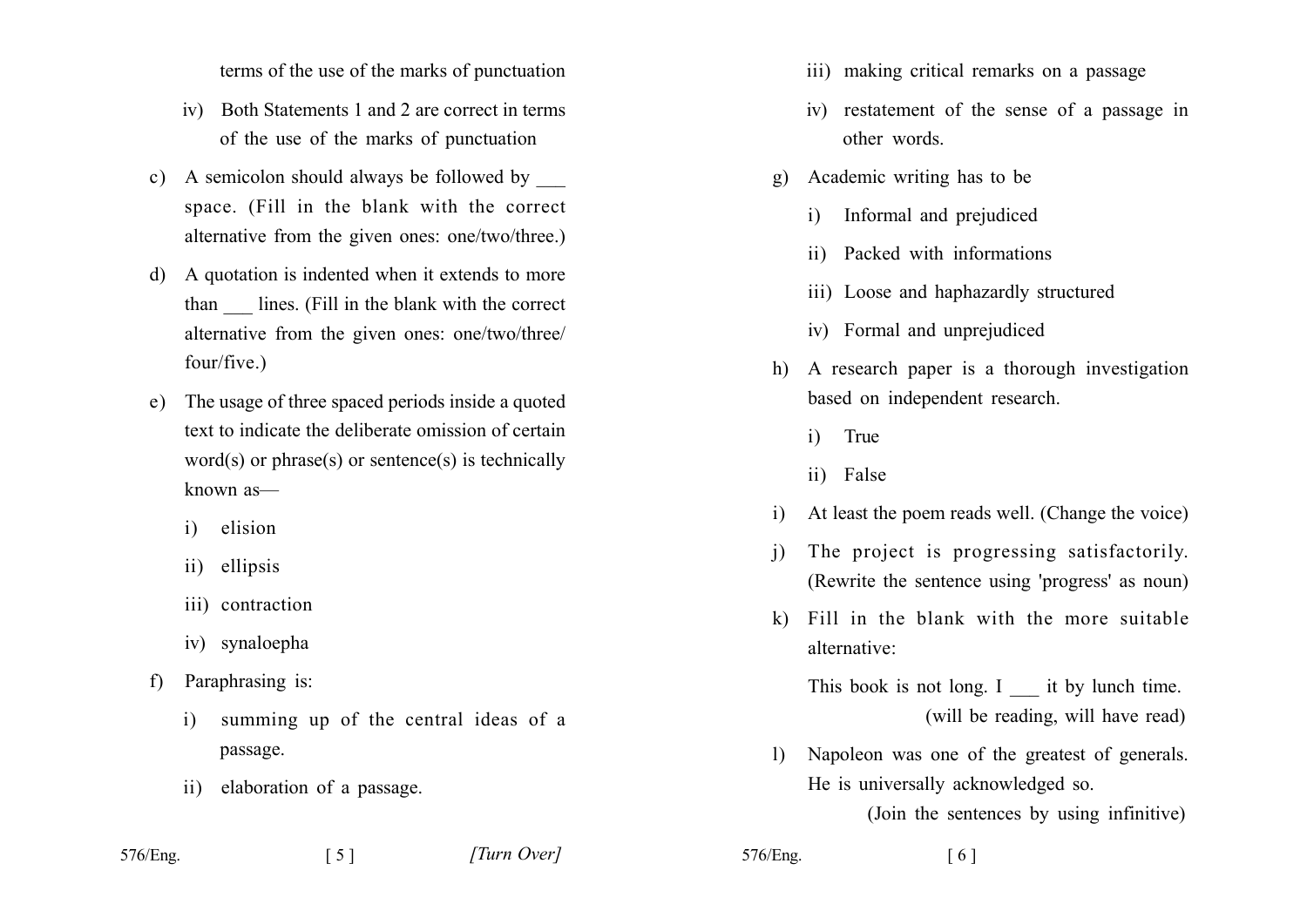- m) An academic writing piece should follow a standard structure: an introduction, body paragraphs, and a conclusion.
	- True  $\mathbf{i}$
	- ii) False
- n) The primary purpose of punctuation is to ensure unambiguity in a piece of writing.
	- True  $\mathbf{i}$
	- ii) False
- o) Going up the hill, an old temple was seen. (Rewrite the sentence correcting the error)
- 2. Answer any five of the following questions:  $2 \times 5 = 10$ 
	- What is academic writing? a)
	- What are the required skills for an ideal  $b)$ academic writing?
	- What is annotated bibliography?  $c)$
	- d) How to cite two or more works by the same author in a piece of academic writing? Give answer with at least one example.
	- e) Punctuate the following:
		- One day walking together up a hill I said to Friday do you not wish yourself in your own country

 $\begin{bmatrix} 7 \end{bmatrix}$ 

again yes he said what would you do there said I would you turn wild and eat mens flesh again he looked full of concern and shaking his head said no

- Write briefly on the usage of Italics in the f) context of academic writing.
- Fill in the blanks with appropriate prepositions:  $g)$ A child is not able to distinguish good evil. Death does not distinguish the rich and the poor. Sir Ronald Ross is distinguished his medical researches. Pope is distinguished his hunchback. (between, by, for, from)
- Fill in the blank with appropriate conjunctions h) to make the sentence meaningful:

you have a sword pen in your hand, weild the one the other in a spirit of insolent self-reliance

- 3. Answer any two of the following questions:  $5 \times 2 = 10$ 
	- a) Write a summary of the following passage:

Trees give shade for the benefit of others and while they themselves stand in the sun and endure scorching heat, they produce the fruit by which others profit. The character of good men is like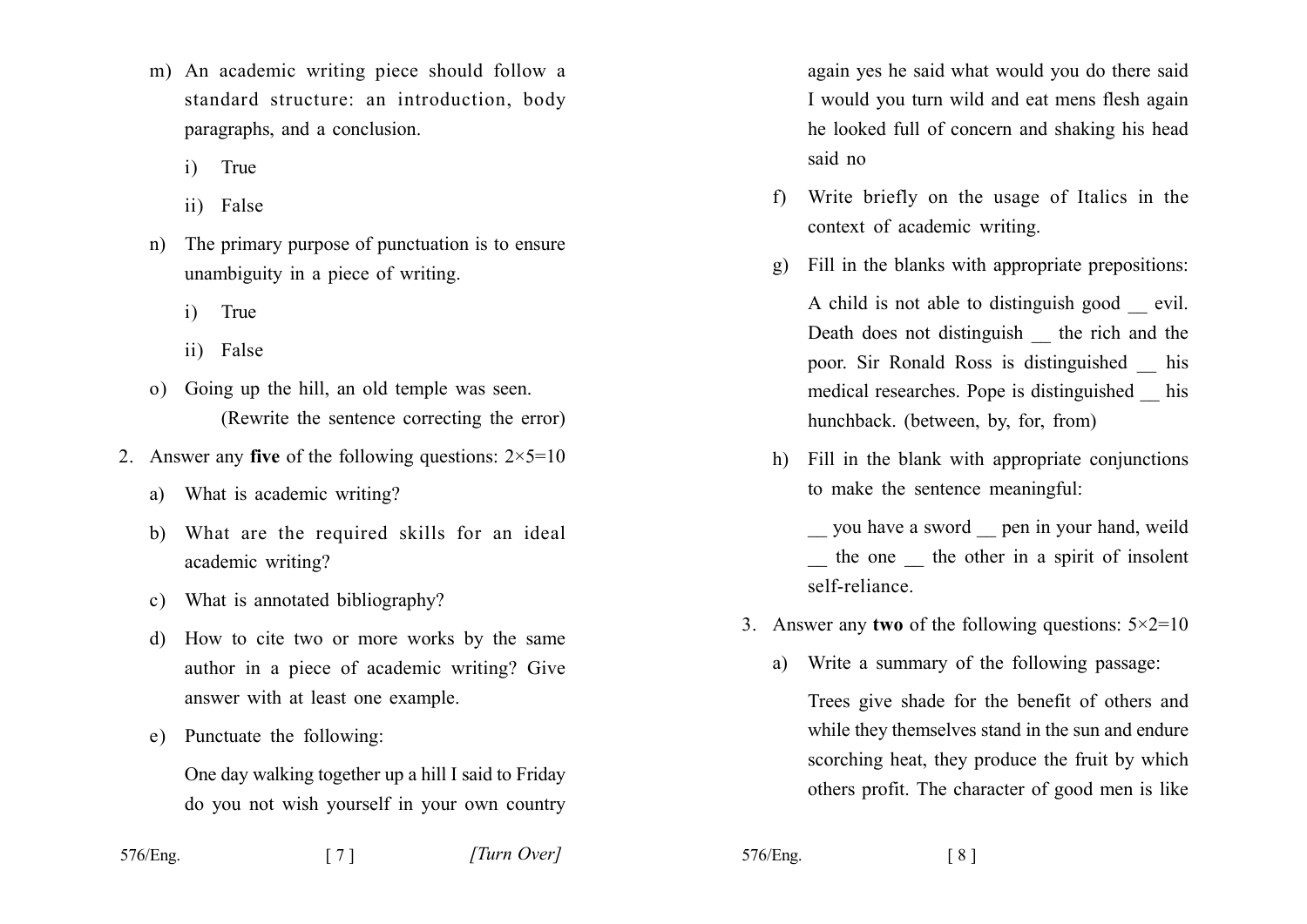that of a trees. What is the use of this perishable body, if no use of it is made for the benefit of mankind? Sandalwood—the more it is rubbed. the more scent does it yield. Sugarcane—the more it is peeled and cut into pieces, the more juice does it produce. Gold-the more it is burnt, the more brightly does it shine. The men who are noble at heart do not lose these qualities even in losing their lives. What does it matter whether men praise them or not? What difference does it make whether riches abide with them or not? What does it signify whether they die at this moment or whether their lives are prolonged? Happen what may, those who tread in the right path will not set foot in any other. Life itself is unprofitable to a man who does not live for others. To live for the mere sake of living one's life is to live the life of dogs and cows. Those who lay down their lives for the sake of a friend, or even for the sake of a stranger, will assuredly dwell forever in a world of bliss.

b) Create a bibliography using the given data:

 $[9]$ 

Book: A History of Literary Criticism and  $\mathbf{i}$ Theory: From Plato to the Present

Author: M. A. R. Habib Publisher: Wiley Blackwell Place: New Delhi Year:  $2014$ 

Book: Humilation: Claims and Context  $\mathbf{ii}$ Editor: Gopal Guru Year: 2011 Publisher: Oxford India Paperbacks Place: India Article: Humiliation: Politics and Cultural Psychology of the Limits of Human Degeneration

Author: Ashis Nandy

iii) Book: Poisoned Bread Editor: Ariun Dangle Year: 2014 Publisher: Orient Blsckswan Place: New Delhi Speech: Dr. Ambedkar's Speech at Mahad Speech delivered by: B. R. Ambedkar Translator: Rameshchandra Sirkar iv) Book: Literary Theory and Criticism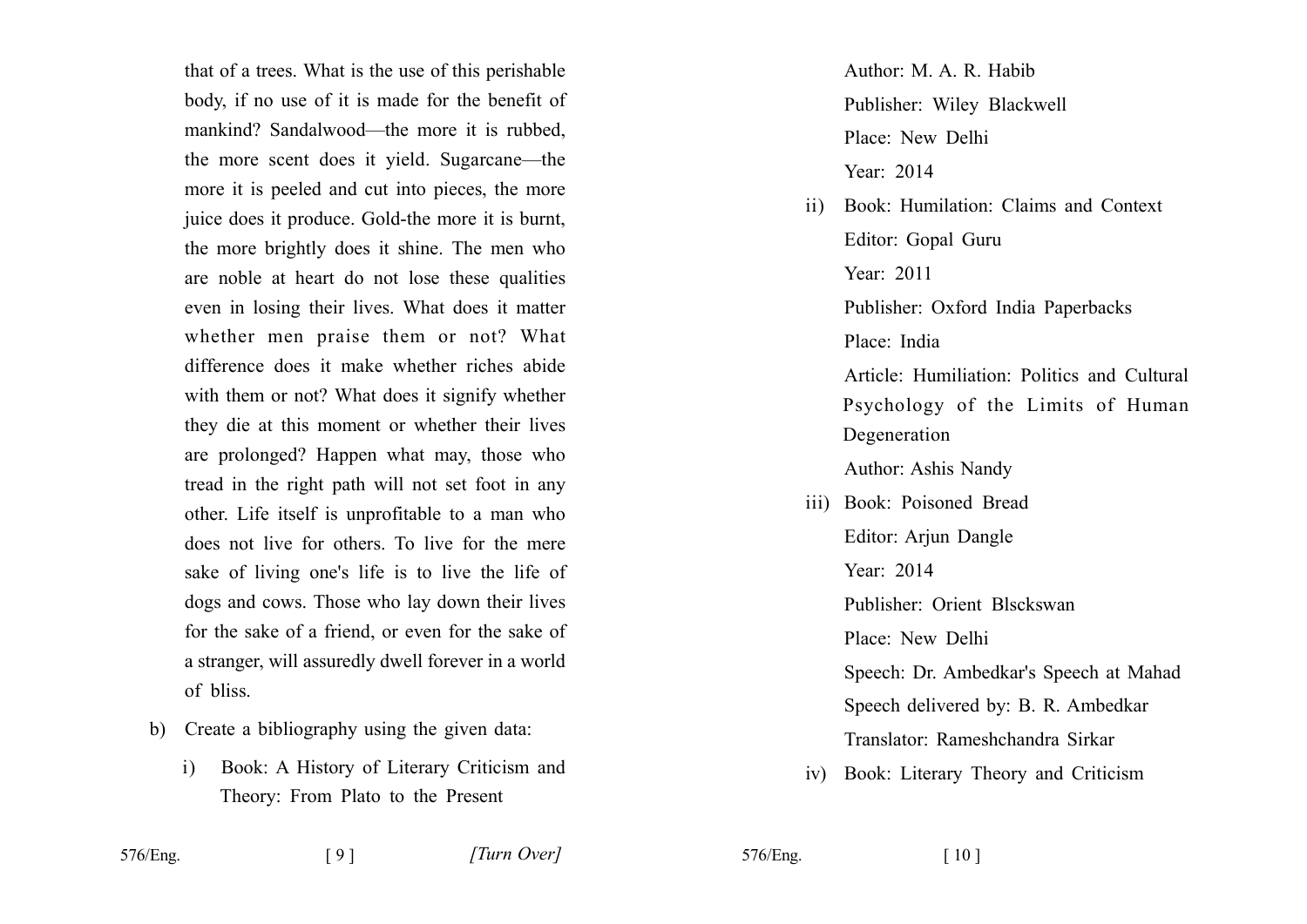Editor: Patricia Waugh Publisher: Oxford University Press Place: New Delhi Year: 2013 Article: Literature into Culture: Cultural Studies after Leavis Authors: Glenn Jordan and Chris Weedon Article: Critical Mirrors: Theories of  $V)$ Autobiography Author: Charles Berryman Journal: Mosaic: An Interdisciplinary Critical Journal Volume Number: 32 Issue Number: 1 Date of Publication: March, 1999 Page: 71-84 Date of access: 19/05/2020 Web Link: http://www.jstor.org/stable/ 44029420 c) Do as directed:

 $i)$ Choose any one of the following pair of

 $[11]$ 

words and make one meaningful sentence with each word of the chosen pair:

Stationary and Stationery

or

wave and waive

or

eminent and imminent

ii) Change the degree of comparison in the following sentences without changing the meaning:

Very few animals are as useful as the cow. He would sooner die than tell a lie.

iii) He went for a walk one day. He saw a wounded bird. He picked it up. He brought it home. He carefully tended it for some time. It completely recovered. It gave him great joy.

(Transform it into one simple sentence)

iv) The sun set. I was preparing to pass the night in a tree. A negro woman stopped to observe me. She was returning from the labour of the field. She perceived my weariness and

576/Eng.

[Turn Over]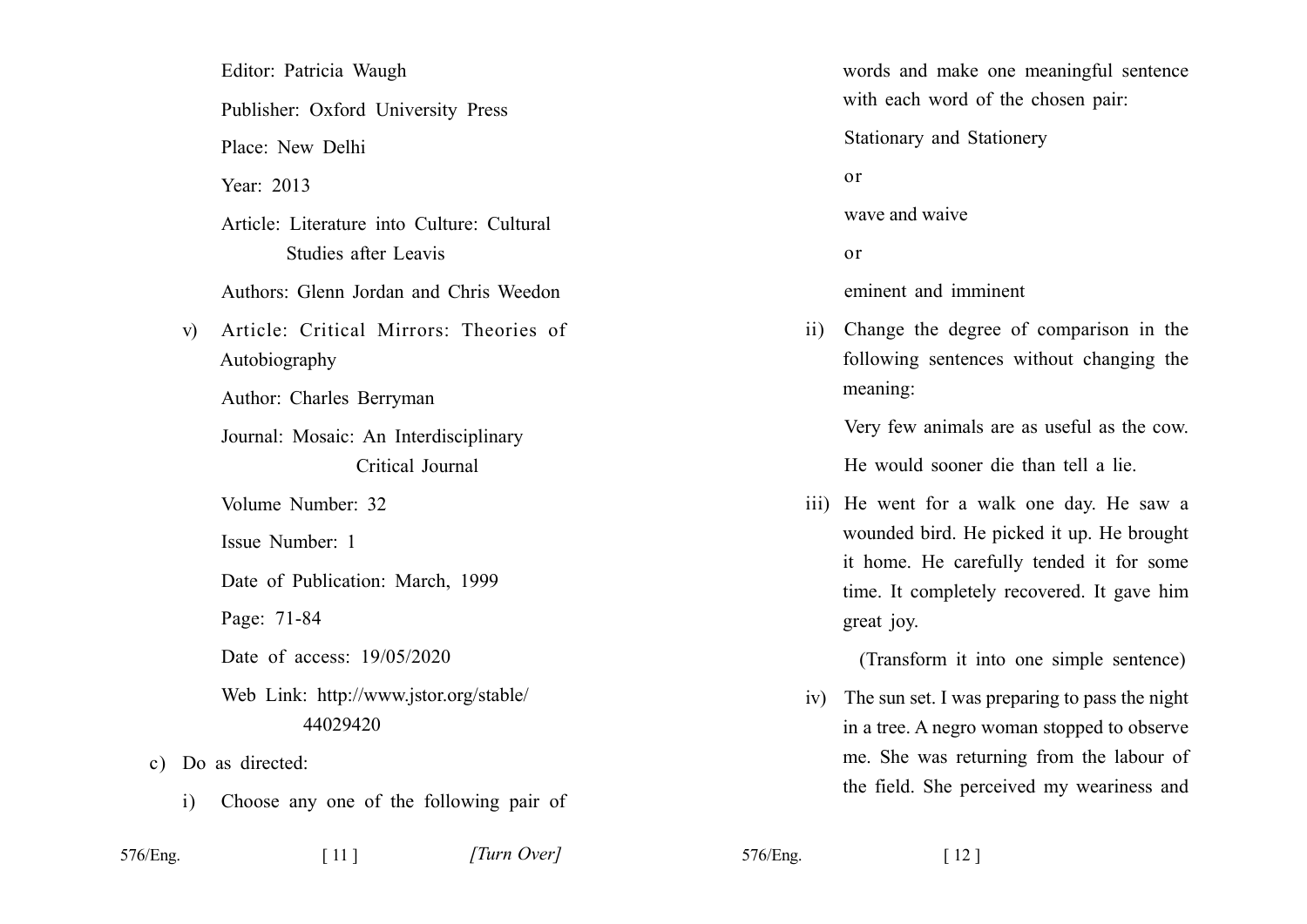dejection. She inquired into my situation. I briefly explained it to her. With a look of compassion she told me to follow her. (Combine the sentences into a single sentence)

"What are you doing, good old woman?" said  $V)$ the princess. "I'm spinning, my pretty child." "Ah, how charming! Let me try if I can spin also."

(Turn the sentences into indirect speech)

- 4. Answer any one of the following questions:  $10 \times 1 = 10$ 
	- Read the following passage and answer the a) questions below:

The Artist co-operates with God in making increasingly large numbers of people see the beauty of the world which these people could never see for themselves. The world is, of course, God's artistic masterpiece; but it is the artist who lends people eyes to see it with. Browning's Fra Lippo has the last word on the subject:-

For, don't you mark, we're made so that we love First when we see them painted, things we have passed

Perhaps a hundred times nor cared to see?

In this sense, Oscar Wilde's paradox is perfectly true: that Nature imitates Art; for the majority of men see in Nature what Art has taught them to see in Nature. The fogs of London, said Wilde, were the invention of Whistler. To love beauty therefore becomes to the artist, as an artist, his first duty. To love beauty, that is, to see it for himself first, and then to communicate it to others; for love implies at once vision and reproduction. It must be the first article in an artist's creed, as an artist, that beauty is the best interpreter of God to man; that, when he has got hold of beauty, he has got hold of the surest key to the knowledge of God. Keats has said that Beauty is Truth. Now, this is not true. But to us here, Beauty is, as Plato said, the splendour of Truth. The artist, as an artist, must be content with the splendour and, through this splendour strive to convey the truth. He has no business with truth as such as the philosopher, for instance, has. He has no concern with conduct as such, as the moralist, for instance, has. It is not his function to exhort men to good works, or to prove thing; but merely to exhibit them. Plato

576/Eng.